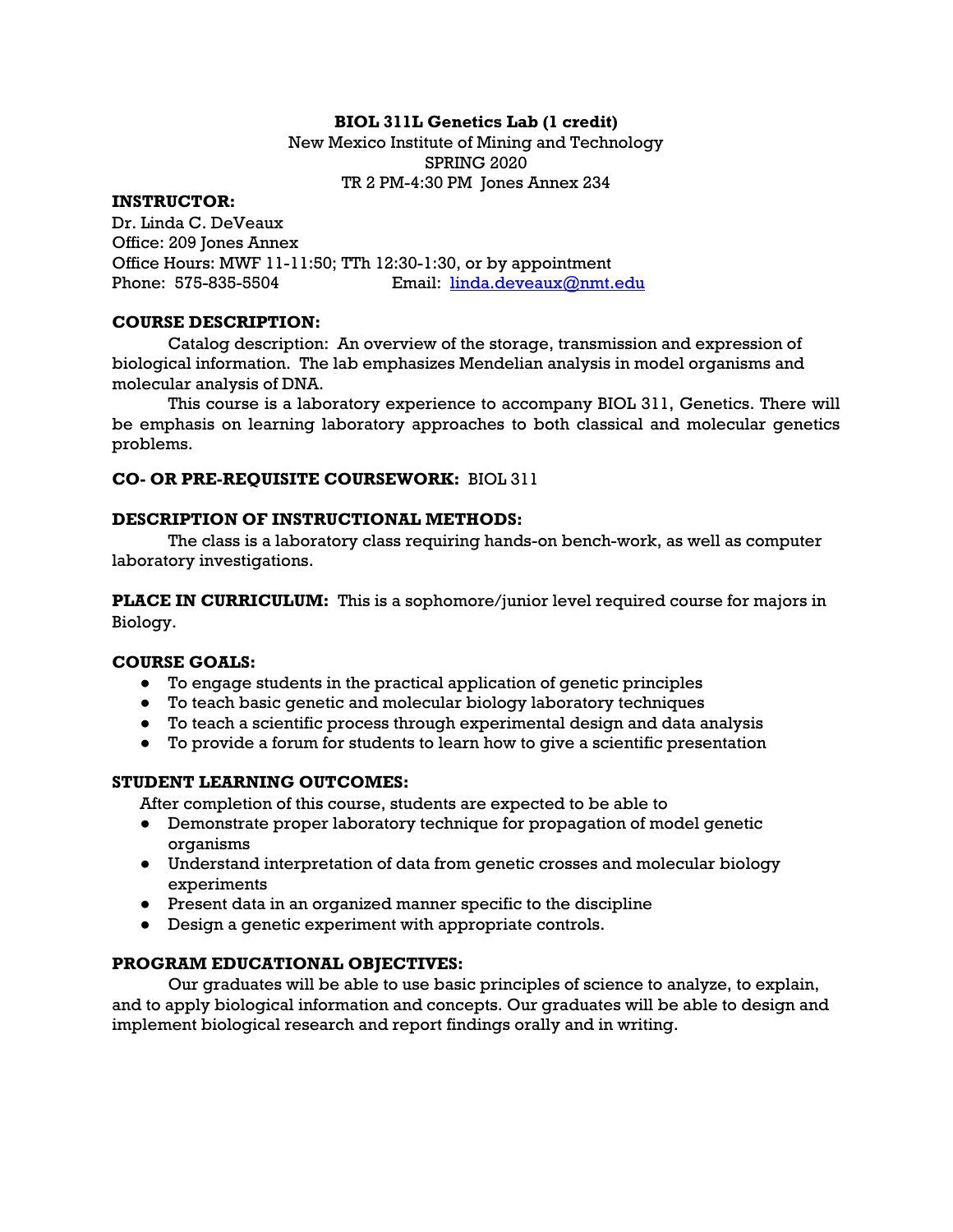### **COURSE REQUIREMENTS:**

Required textbook: Laboratory manual will be supplied online through Canvas. Supplementary reading material provided online should be considered required reading unless designated otherwise. All students should read the material provided online prior to each class meeting.

Students are expected to:

- read the associated laboratory materials prior to class
- check Canvas and NMT email for class announcements at least daily
- attend and participate in each lab session, and work together on exercises
- complete and turn in homework
- participate in class discussions and problems
- Keep a laboratory notebook according to accepted standards
- ASK QUESTIONS IN CLASS OR COME TO OFFICE HOURS

# **USE OF ELECTRONIC DEVICES:**

Cell phones must be set to "vibrate" during class. No recording will be permitted, except through the ACT. Laptops may be required for some class sessions. Please ensure that they are charged prior to class. No electronic devices will be allowed during exams.

# **Counseling and Disability Services:**

# **Reasonable Accommodations**

New Mexico Tech is committed to protecting the rights of individuals with disabilities. Qualified individuals who require reasonable accommodations are invited to make their needs known to the Office of Counseling and Disability Services (OCDS) as soon as possible. To schedule an appointment, please call 835-6619.

# **Counseling Services**

New Mexico Tech offers mental health and substance abuse counseling through the Office of Counseling and Disability Services. The confidential services are provided free of charge by licensed professionals. To schedule an appointment, please call 835-6619.

# **ACADEMIC MISCONDUCT:**

# **Academic Honesty**:

New Mexico Tech's Academic Honesty Policy for undergraduate students is found in the student handbook: Student Handbook 2019

You are responsible for knowing, understanding, and following this policy. Acts of dishonesty in class activities include cheating on exams and quizzes, and copying text from ANY source, including the internet, and passing it off as your own work. Copying of homework answers from the internet, for example, is considered cheating (and plagiarism). Instructors are obligated to report dishonesty, and I will follow University policy. Violators will be given an appropriate penalty, such as reduction of grade or expulsion from the class.

# **Respect Statement:**

New Mexico Tech supports freedom of expression within the parameters of a respectful learning environment. As stated in the New Mexico Tech Guide to Conduct and Citizenship: "New Mexico Tech's primary purpose is education, which includes teaching, research, discussion, learning, and service. An atmosphere of free and open inquiry is essential to the pursuit of education. Tech seeks to protect academic freedom and build on individual responsibility to create and maintain an academic atmosphere that is a purposeful, just, open, disciplined, and caring community."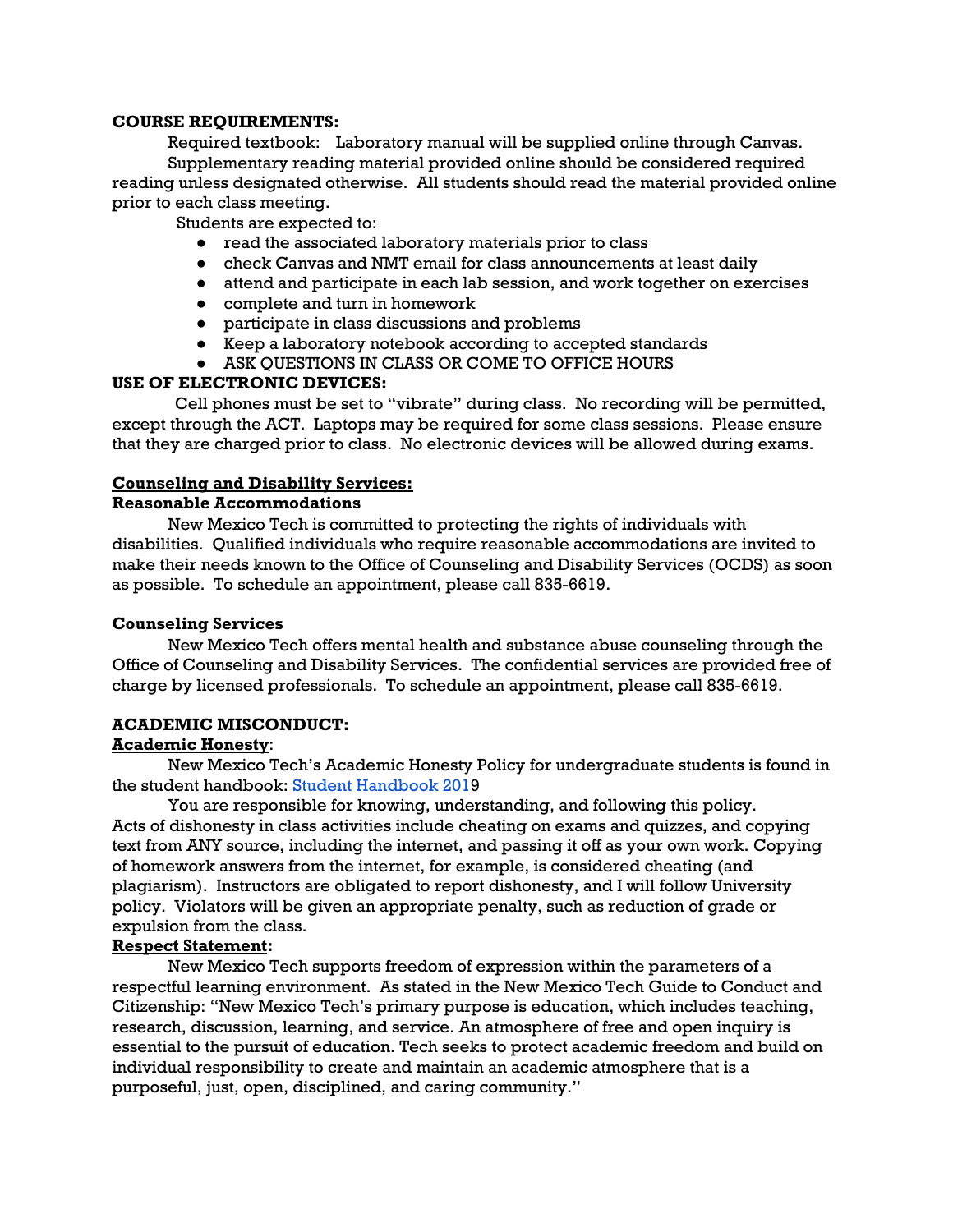### **EVALUATION PROCEDURES**:

| <b>Grading:</b> | Quizzes                         | 15%  |
|-----------------|---------------------------------|------|
|                 | Notebooks/QTBAs                 | 10%  |
|                 | Participation                   | 5%   |
|                 | Presentations                   | 20%  |
|                 | Lab reports/writing assignments | 50%  |
|                 | Total                           | 100% |

**Grading Scale:** 100-90%, A; 89-80%, B; 79-70%, C; 69-60%, D; <60%, F. I reserve the right to utilize the  $+/-$  grades for borderline situations.

- **Quizzes** may be given at the beginning of lab period. Questions will be derived from the previous lab (introductory lecture, the information presented in your lab manual or any thought questions) as well as the lab to be performed that day. There will also be a lab practical that assesses your laboratory skills.
- **Presentations** will be a group assignment on Experiment 2 and a final individual presentation on a current topic in Genetics (TBA).
- **Lab reports and writing assignments:** Two experiments will be written up concisely with introduction (purpose), materials and methods, results and discussion. To help with these assignments, small writing assignments pertaining to the parts of a scientific paper will be due during the semester. More details to be provided during lab, as well as on Canvas. We will be following the Lab Report guidelines posted on Canvas, including peer review of lab reports. This is the rubric adopted by the Biology department for all upper division lab reports. It is also available as Appendix K of the lab manual. Please read this carefully, and follow the instructions when preparing your lab reports.
- **Lab Notebooks and QTBAs:** Each person must have a three-ring binder (1" is sufficient) into which the laboratory manual and other important printouts can be inserted. It is mandatory that you also have dividers for the individual experiments as well as any Appendices you want to include (i.e. you will need at least 6). You should also have a hard-bound notebook for recording experiments. You are responsible for recording your own data, even if the experiment involves teams. Both binder and notebooks will be evaluated throughout the semester. "Questions to be answered" (QTBAs) will be due the week after they are assigned.
- **Attendance in the lab is mandatory** and missing a lab will affect your grade (except for extraordinary circumstances—see below). You will miss the quiz (no makeup quizzes will be given). There may be instances of sudden emergency or illness that prevent you from attending a lab. In these cases, you must **speak with Dr. DeVeaux within one week** of the missed lab. There are no make-ups. However, with advance planning, it may be possible to attend the other laboratory section that week.
- **The lab is scheduled for 2.5 hours** and will frequently last the entire time period. Do not schedule any other commitments for this time period.